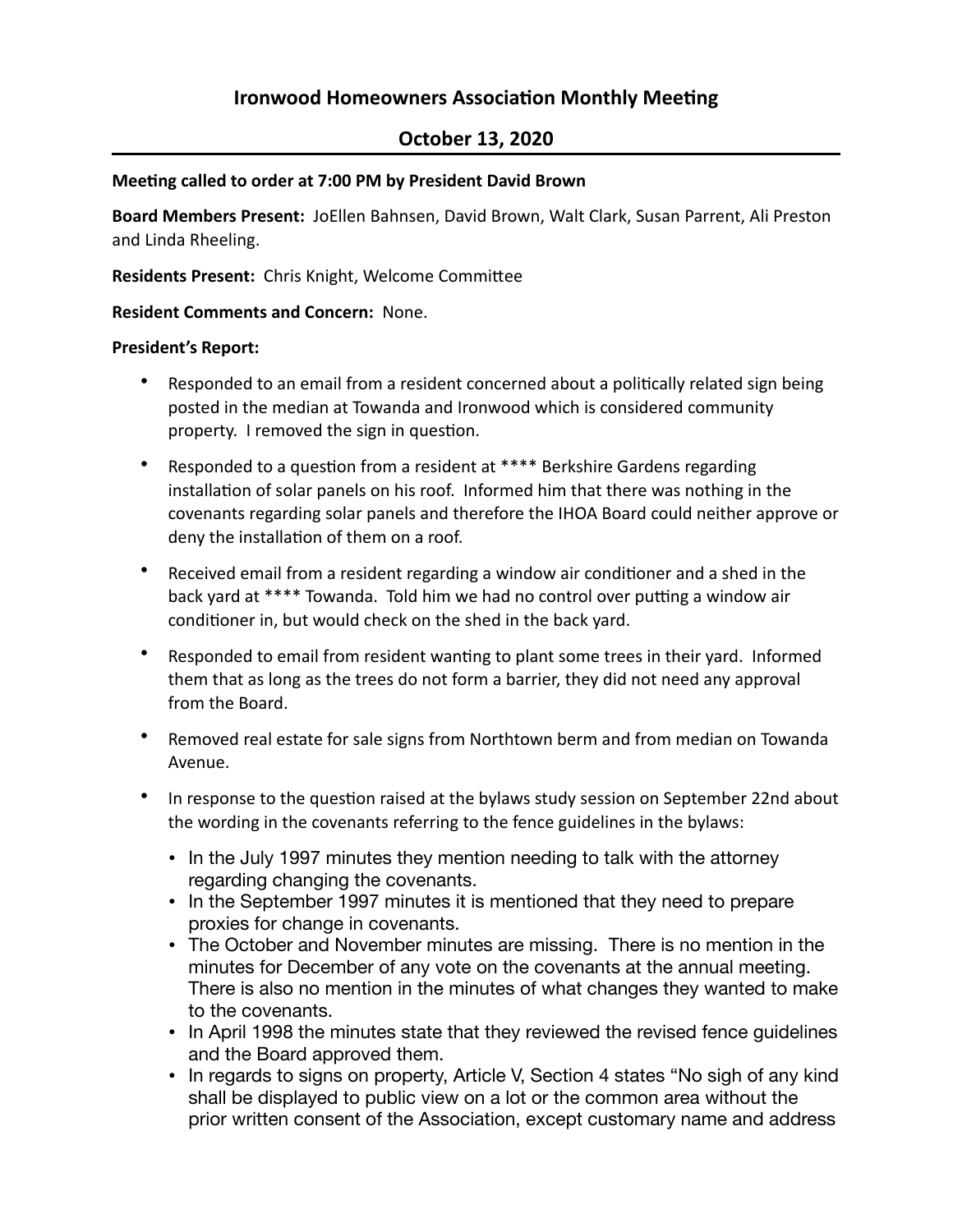signs and lawn signs of not more then ten (1) square feet in size advertising a property for sale or rent."

## **Vice President's Report:**

Received a text regarding a realtors sign on the Northtown berm and referred it to David Brown 

## **Secretary's Report:**

- The minutes of September 8, 2020 were presented. One correction was noted under "Covenants Report". Motion was made and seconded (Rheeling/Preston) to approve the corrected minutes of the meeting. Motion carried.
- The minutes of the September 22, 2020 Board study session on the proposed changes to the by-laws were presented. Motion was made and seconded (Brown/Bahnsen) to approve the minutes as presented. Motion carried.

## **Treasurer's Report:**

- The financial report for September 8th through October 13th was reviewed. Beginning balance of  $$16,637.60$ , income of  $$104.38$ , expenses of  $$2,208.01$  and an ending balance of \$14,533.97.
- HOA Dues for 2020: 576 Paid, 8 Unpaid

## **Beautification Report:**

- Walt reviewed two estimates for replacing the signs at the east and west ends of the Northtown berm. Zappa Construction proposed replacing with high density urethane foam signs with recycled plastic timbers for posts at a cost of approximately \$4,750.
- Prairie Signs proposed replacing with sand blasted cedar signs at a cost of approximately \$6,250.
- After discussion, it was decided that Walt should see if Zappa Construction could provide the Board with graphics of what the signs would look like.

## **Communications Report:**

- Website Usage September 2020
	- o 463 Unique Visitors
	- o 1,075 Total Visitors
	- o 2,449 Pages Viewed
- The next newsletter will go out around December 1st. Articles for the newsletter need to be sent to Ali by Friday, November 13th.
- Discussion of the upcoming fence survey was held. It was decided to add a paragraph to it about why the survey was being conduced. Ali will make the necessary changes and send it to Board members for their review.